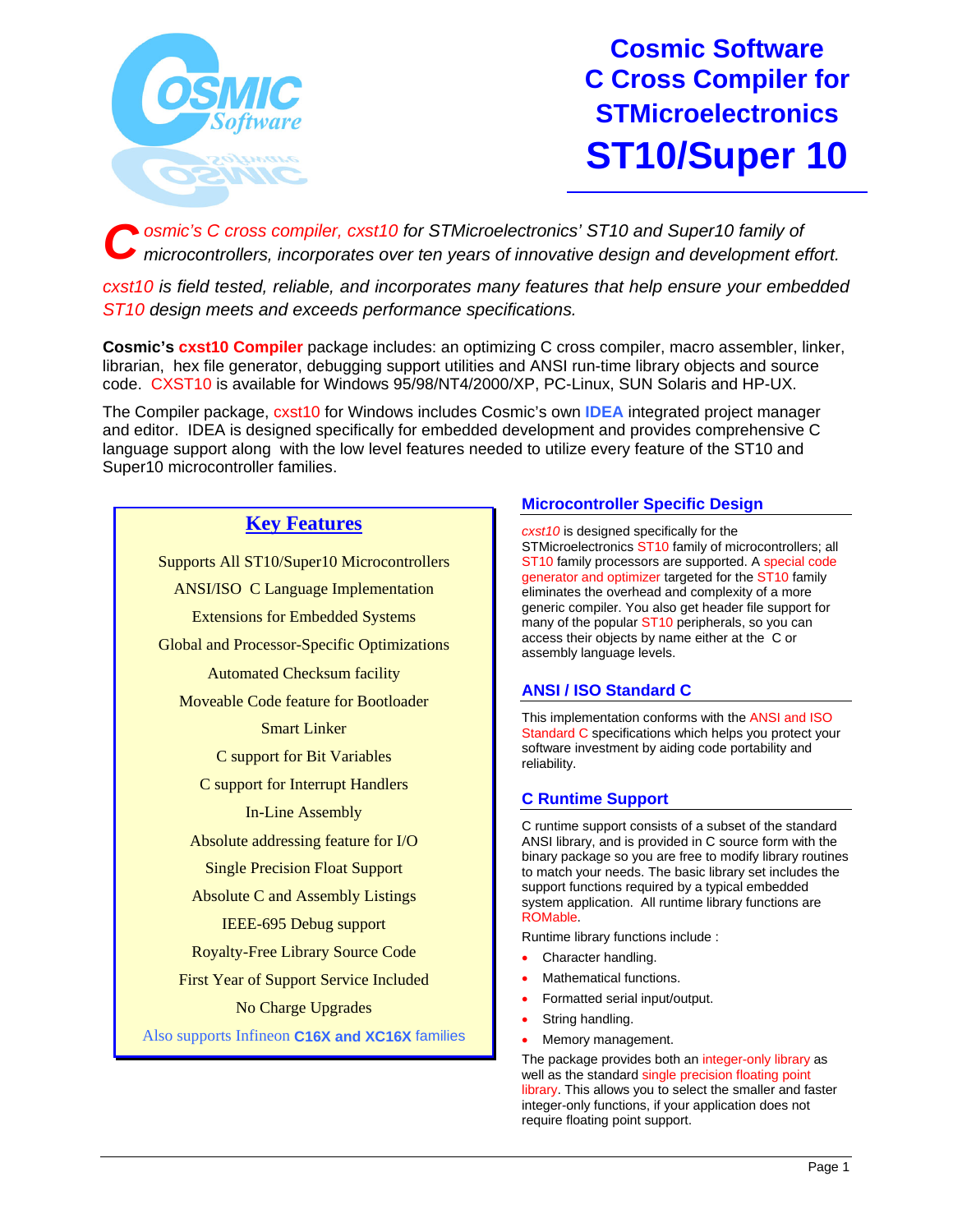# **Optimizations**

*cxst10* includes global and microcontroller specific optimizations to give your application maximum chance of meeting and exceeding its performance specifications. You retain control over optimizations via compile-time options and keyword extensions to ANSI C, so you can fine tune your application code to match your design specification:

- *cxst10* supports global optimizations which allow it to optimize whole C functions as well as C statements.
- Peephole optimizer further optimizes *cxst10's* output by replacing inefficient code sequences with optimal code sequences for the ST10.
- The ST10 bit instructions are used extensively for bit operations and bit variables.
- Strict single-precision (32-bit) floating point arithmetic and math functions. Floating point numbers are represented as in the IEEE754 Floating Point Standard.
- Other optimizations include: branch shortening logic, jump-to-jump elimination, constant folding, elimination of unreachable code, removal of redundant loads/stores, and switch statement optimizations.

# **Controller Specific Extensions to ANSI C**

*cxst10* includes several extensions to the ANSI C standard which have been designed specifically to give you maximum control of your application at the C level and to simplify the job of writing C code for your embedded ST10 design :

- You can define in-line assembly using \_asm() to insert assembly instructions directly in your C code to avoid the overhead of calling assembly language subroutines.
- Also you can use  $\#asm/\#endsm$  to insert assembly instructions directly in your C code.
- You can define C functions as interrupt handlers using the @interrupt keyword. Compiler saves volatile registers for handling exceptions and interrupts.
- You can define a C object or C function to have an absolute address at the C-level, using the @<address> syntax appended to you data definition; this is useful for interrupt handlers written in C and for defining memory mapped I/O.
- You can define *char-* and *int*-sized bitfields, and select bit numbering from right-to-left or left-to-right.

# **Additional Compiler Features**

- Full C and assembly source-level debugging support.
- Bit variables *(\_Bool)* which can be either allocated in the bit addressable memory section, or mapped to any bit of bit addressable SFR's.
- Absolute and relocatable listing file output, with interspersed C, assembly language and object code; optionally, you can include compiler errors and compiler optimization comments.
- Extensive and useful compile-time error diagnostics.
- Fast compile and assemble time.
- Full user control over include file path(s), and placement of output object, listing and error file(s).
- All objects are relocatable and host independent. (i.e. files can be compiled on a workstation and debugged on a PC).
- Function code and switch tables are generated into the code *(.text)* section. Constant data such as string constants and *const* data are generated into a separate program *(.const)* section.
- Initialized static data can be located separately from uninitialized data or data initialized to zero.
- All function code is never self-modifying, including structure assignment and function calls, so it can be shared and placed in ROM.
- Code is generated as a symbolic assembly language file so you can examine compiler output.
- *cxst10* creates all its tables dynamically on the heap, allowing very large source files to be compiled.

# **Assembler**

The Cosmic ST10 assembler, *cast10*, supports macros, conditional assembly, includes, branch optimizations, expression evaluation, relocatable or absolute output, relocatable arithmetic, listing files and cross references. Cast10 supports C syntax for #includes and #defines so include files can be shared between C and Assembly modules. The assembler also generates debug information, so that Cosmic's ZAP debugger can perform full source-level debug at the assembly language level.

# **Linker**

The Cosmic linker, *clnk*, combines relocatable object files created by the assembler, selectively loading from libraries of object files made with the librarian, *clib*, to create an executable format file.

*clnk* features:

- Flexible and extensive user-control over the linking process and selective placement of user application code and data program sections.
- Generation of memory map information to assist debugging.
- All symbols and relocation items can be made absolute to prelocate code that will be linked in elsewhere.
- Symbols can be defined, or aliased**,** from the Linker command File.

# **Librarian**

The Cosmic librarian, *clib*, is a development aid which allows you to collect related files into one named library file, for more convenient storage. *clib* provides the functions necessary to build and maintain object module libraries. The most obvious use for *clib* is to collect related object files into separate named library files, for scanning by the linker. The linker loads from a library only those modules needed to satisfy outstanding references.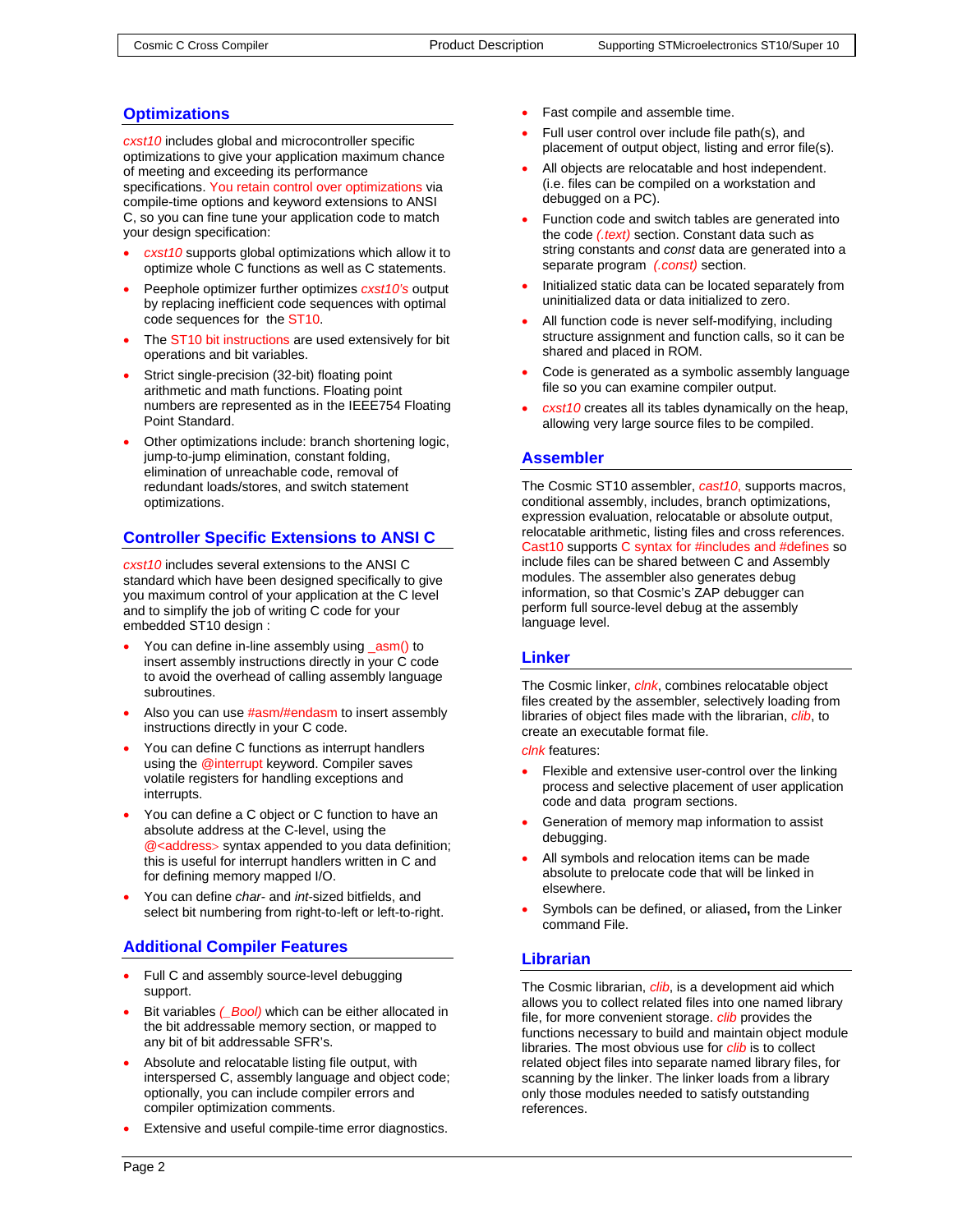# **Object Module Inspector**

The Cosmic object module inspector, *cobj*, allows you to examine library and relocatable object files for symbol table and file information. This information is an essential aid to program debugging.

- Symbol table cross referencing.
- Section sizes of the individual program sections can be printed for object and library files.
- Program segment map: lists all program segments, their sizes, absolute addresses and offsets.

#### **Absolute Hex File Generator**

The Cosmic hex file generator, *chex*, translates executable images produced by the linker to one of several hexadecimal interchange formats for use with most common In-Circuit

Emulators and PROM programmers :

- Standard Intel hex format.
- Freescale S-record format.
- Rebiasing of text and data section load addresses. Allows you to generate hex files to load anywhere and execute anywhere in the target system address space.

#### **Absolute C and Assembly Listings**

Paginated listings can be produced to assist program understanding. Listings can include original C source code with interspersed assembly code and absolute object code. Optionally, you can include compiler errors and optimization comments.

#### **Debugging Utilities**

The cross compiler package includes utility programs which provide listings for all debug and map file information. The *clst* utility creates listings showing the C source files that were compiled to obtain the relocatable or executable files. The *cprd* utility extracts and prints information on the name, type, storage class and address of program static data, function arguments and function automatic data.

#### **Third Party Debugging Support**

You can use *cxst10* or *cast10* with ZAP/SIM or with the debuggers provided by most popular In-Circuit Emulator manufacturers Lauterbach and Hitex. *Cxst10* also supports additional debugging formats including IEEE-695 format.

# **Packaging**

All compiler packages are provided on standard CD-ROM with on-line user documentation in Adobe PDF format.

#### **Support Services**

All Cosmic Software products come with the first year of support included in the price. You will receive a courteous and prompt service from our technical support staff and you retain control of the severity of the problem i.e. if it's a problem that is critical to your project we guarantee you a response time of one to three business days depending on the severity of the problem. Service is provided during normal business hours via email, fax or telephone and is unlimited while you have a valid annual support agreement. New releases of the software are provided free of charge to support customers.

# **Ordering Information**

*cxst10* package product codes are as follows : Host System Product Code :

| PC (DOS/Windows)          | CXST <sub>10-PC</sub>   |
|---------------------------|-------------------------|
| SUN SPARC (SunOS/Solaris) | CXST <sub>10</sub> -SUN |
| HP9000(HPUX)              | CXST <sub>10</sub> -HP  |

Please contact our sales department or local distributor for license options, discounts and delivery information.

#### **Other Cosmic Software Products**

Cosmic Software products focus on 8, 16 and 32-bit microcontrollers. C-Compiler/debugger support is available for a wide range of target processors. For more information on the ZAP C and assembler sourcelevel debugger, ask for the ZAP Product Description and demo disk.

# **Tool Customization Services**

Some customers have special tool needs and through Cosmic's tool customization service, you have the ability to control the core tool technology to help solve your technical and/or business problems. Cosmic works closely with you to understand, define and implement technical solutions according to your needs and schedule.